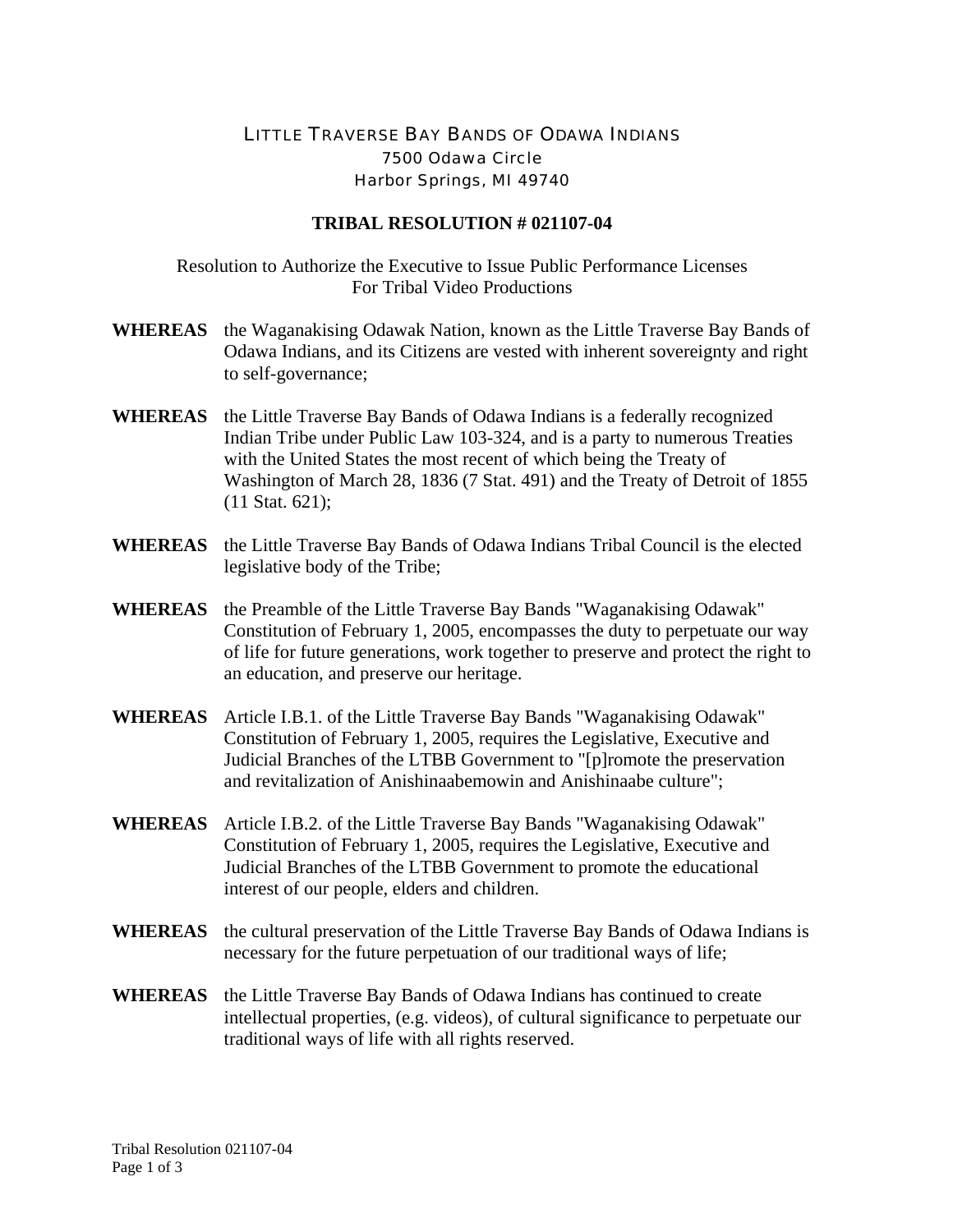- **WHEREAS** the Executive has been entrusted with the responsibility to administer the disposition of surplus intellectual properties, (e.g. videos), created by the Tribe.
- **WHEREAS** it is conducive towards our efforts to preserve our culture that appropriate public performances of our intellectual properties be encouraged.

**THEREFORE, BE IT RESOLVED** the Little Traverse Bay Bands of Odawa Indians Tribal Council authorizes the Executive to issue public performance licenses for the Tribe's intellectual properties.

**FURTHER RESOLVED,** the LTBB Executive shall issue public performance licenses for the Tribe's intellectual properties as the Executive may deem advisable or necessary to foster education, facilitate public awareness, and to perpetuate the preservation of our traditional ways of life.

**FINALLY BE IT RESOLVED,** the Executive shall include in the Executive Oversight Report on at least a quarterly basis an accounting of the public performance licenses issued during the preceding quarter.